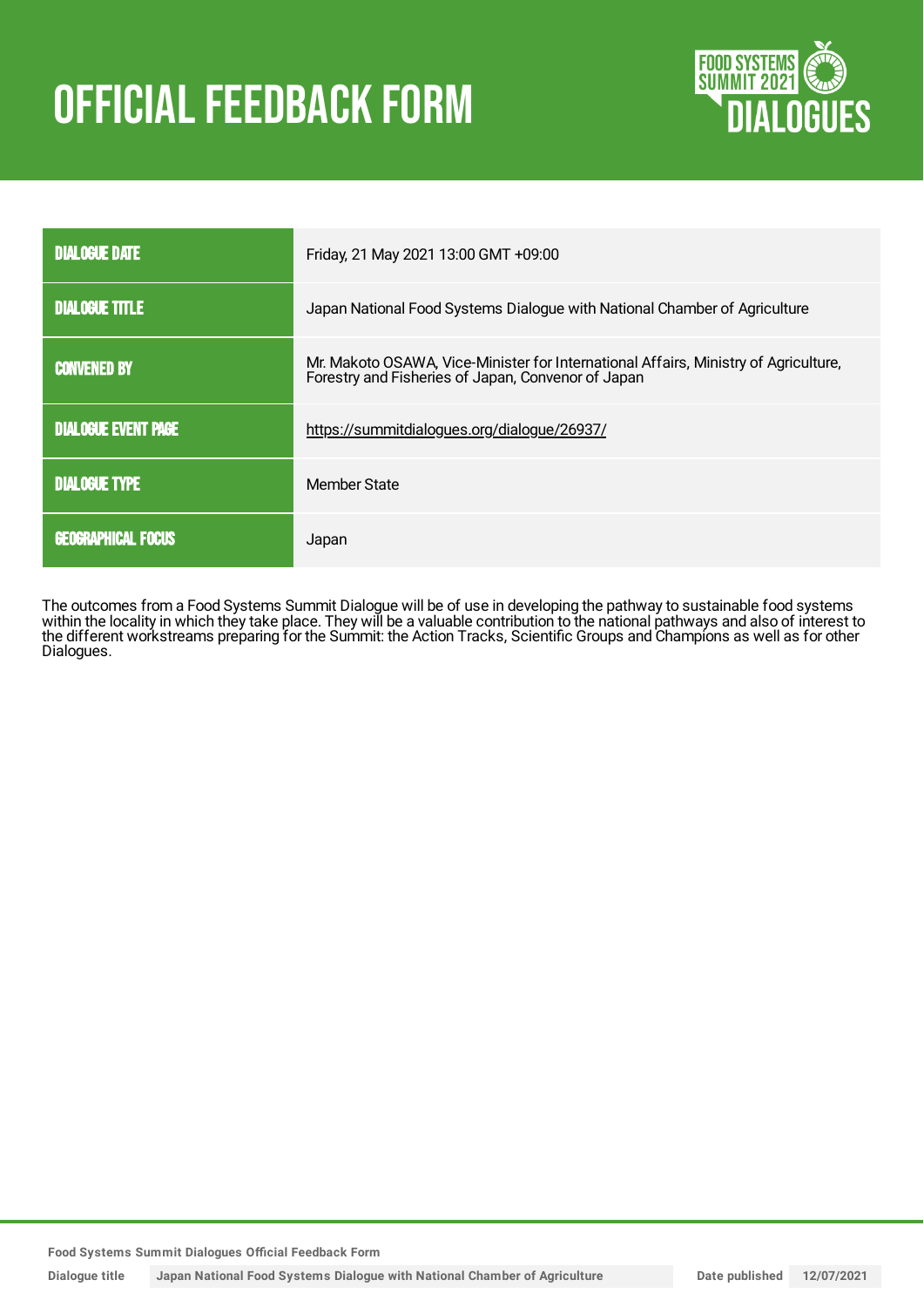## 1.PARTICIPATION



### NUMBER OF PARTICIPANTS FROM EACH STAKEHOLDER GROUP

| Small/medium enterprise/artisan             |   | Workers and trade union                     |
|---------------------------------------------|---|---------------------------------------------|
| Large national business                     |   | Member of Parliament                        |
| Multi-national corporation                  |   | Local authority                             |
| Small-scale farmer                          | 3 | Government and national institution         |
| Medium-scale farmer                         |   | Regional economic community                 |
| Large-scale farmer                          |   | <b>United Nations</b>                       |
| Local Non-Governmental Organization         |   | International financial institution         |
| International Non-Governmental Organization | 2 | Private Foundation / Partnership / Alliance |
| Indigenous People                           |   | Consumer group                              |
| Science and academia                        |   | Other                                       |

**Food Systems Summit Dialogues Official Feedback Form**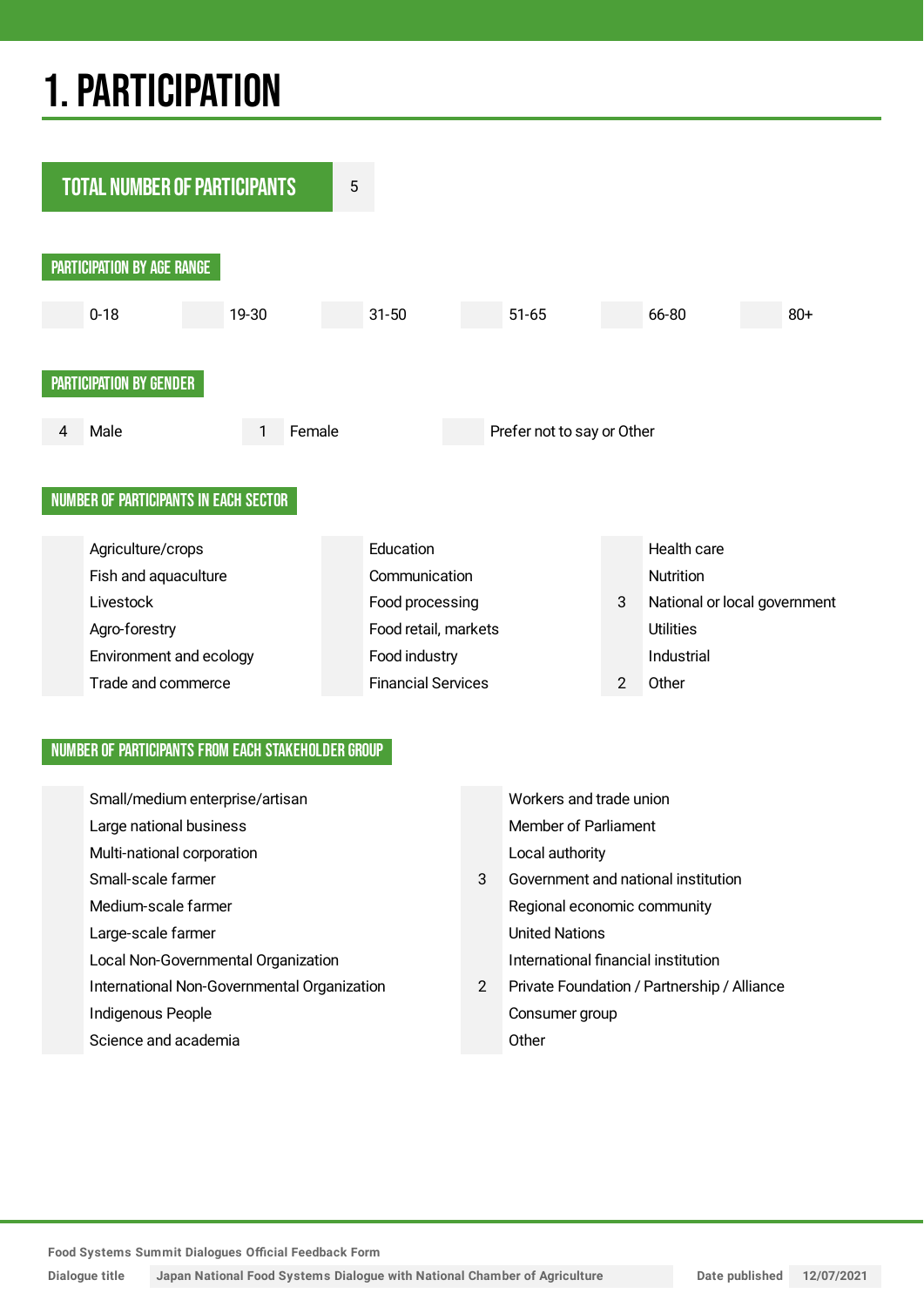## 2. PRINCIPLES OF ENGAGEMENT

HOW DID YOU ORGANIZE THE DIALOGUE SO THAT THE PRINCIPLES WERE INCORPORATED, REINFORCED AND ENHANCED?

HOW DID YOUR DIALOGUE REFLECT SPECIFIC ASPECTS OF THE PRINCIPLES?

DO YOU HAVE ADVICE FOR OTHER DIALOGUE CONVENORS ABOUT APPRECIATING THE PRINCIPLES OF ENGAGEMENT?

**Food Systems Summit Dialogues Official Feedback Form**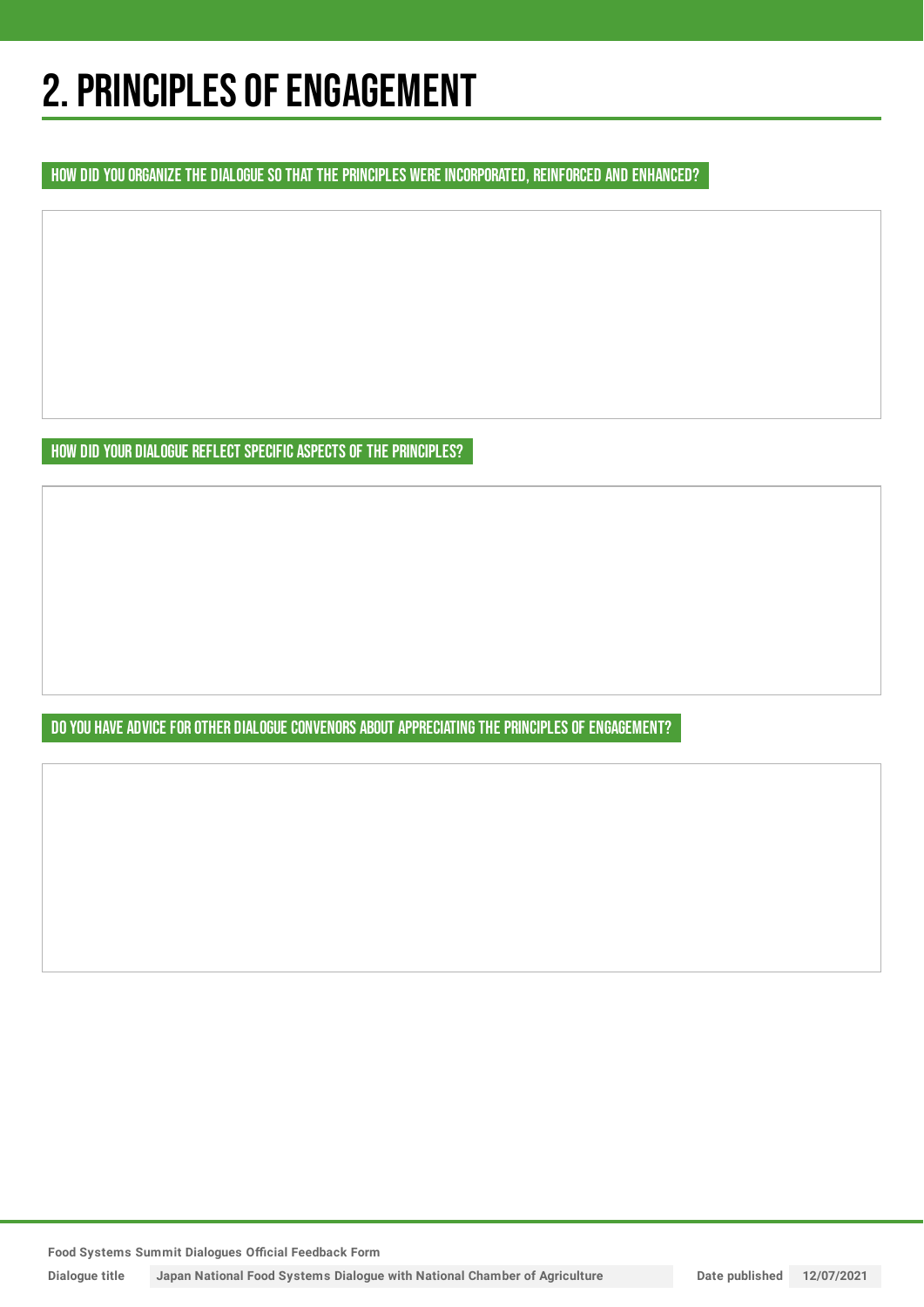## 3. METHOD

The outcomes of a Dialogue are influenced by the method that is used.

#### DID YOU USE THE SAME METHOD AS RECOMMENDED BYTHE CONVENORS REFERENCE MANUAL?

**Yes** ✓ **No**

In the Japan National Food Systems Dialogue with National Chamber of Agriculture (NCA) held on 21st May 2021, MAFF explained the outline of FSS including the purpose and the key issues of sustainable food system. Then, participants from NCA introduced their efforts on transforming food systems and achieving SDGs, followed by exchange of opinions. \* National Chamber of Agriculture (NCA) is a national organization representing the positions of agriculture and farmers at large to achieve sound development of agriculture in Japan. NCA is also an organization playing a role in agricultural administration of Japan whose members include chambers of agriculture in each prefecture, Central Union of Agricultural Co-operatives(JA-ZENCHU), federations of agricultural cooperatives and experts on agriculture and whose business is closely related to agricultural committees in each municipality as the national network institution of agricultural committee. The main business includes - gathering farmers' opinions and submitting them to relevant administrative organizations, fostering and securing business farmer resources, and supporting their management improvement, - securing fine farmland and consolidating farmland to business farmers, providing information on national agricultural policy - basic investigation on farmland and agricultural management such as farmland price and farming wages which is indispensable for agricultural policy. NCA recognizes Food Systems Summit, which will be held in this September, as a very important opportunity to transform the awareness and action of agricultural committees and farmers for establishing sustainable food systems. Therefore, NCA was engaged in the dialogue with the government of Japan and, based on the resolution at the third national convention of chairmen of agricultural committees, proposed following opinions.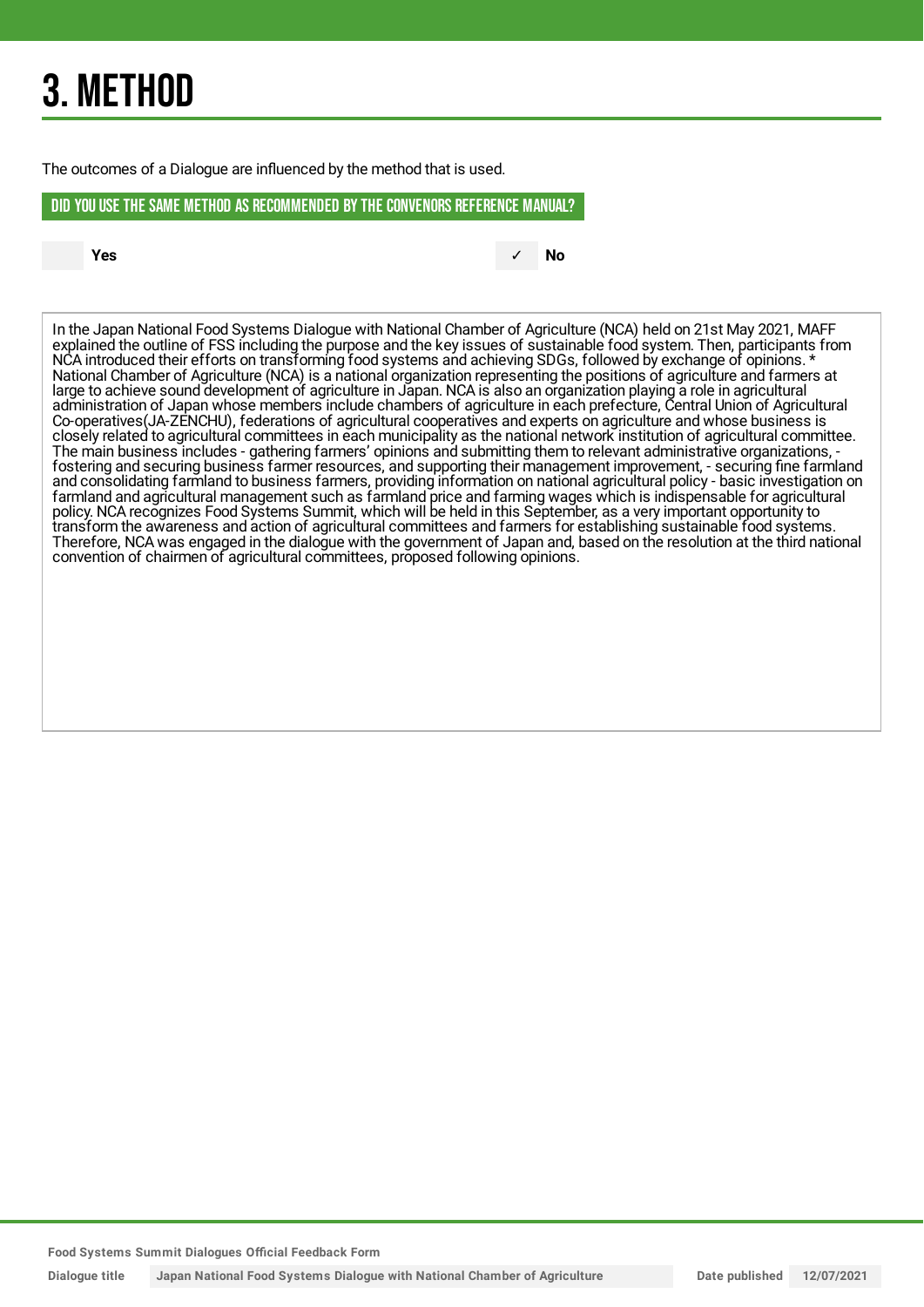## 4. DIALOGUE FOCUS & OUTCOMES

## MAJOR FOCUS

In this dialogue, we discussed challenges and opportunities especially related to all Action Tracks.

### ACTION TRACKS

| Action Track 1: Ensure access to safe and<br>nutritious food for all |  |
|----------------------------------------------------------------------|--|
|----------------------------------------------------------------------|--|

- ✓ Action Track 2: Shift to sustainable consumption patterns
- ✓ Action Track 3: Boost nature-positive production
- ✓ Action Track 4: Advance equitable livelihoods
- ✓ Action Track 5: Build resilience to vulnerabilities, shocks and stress

### **KEYWORDS**



**Food Systems Summit Dialogues Official Feedback Form**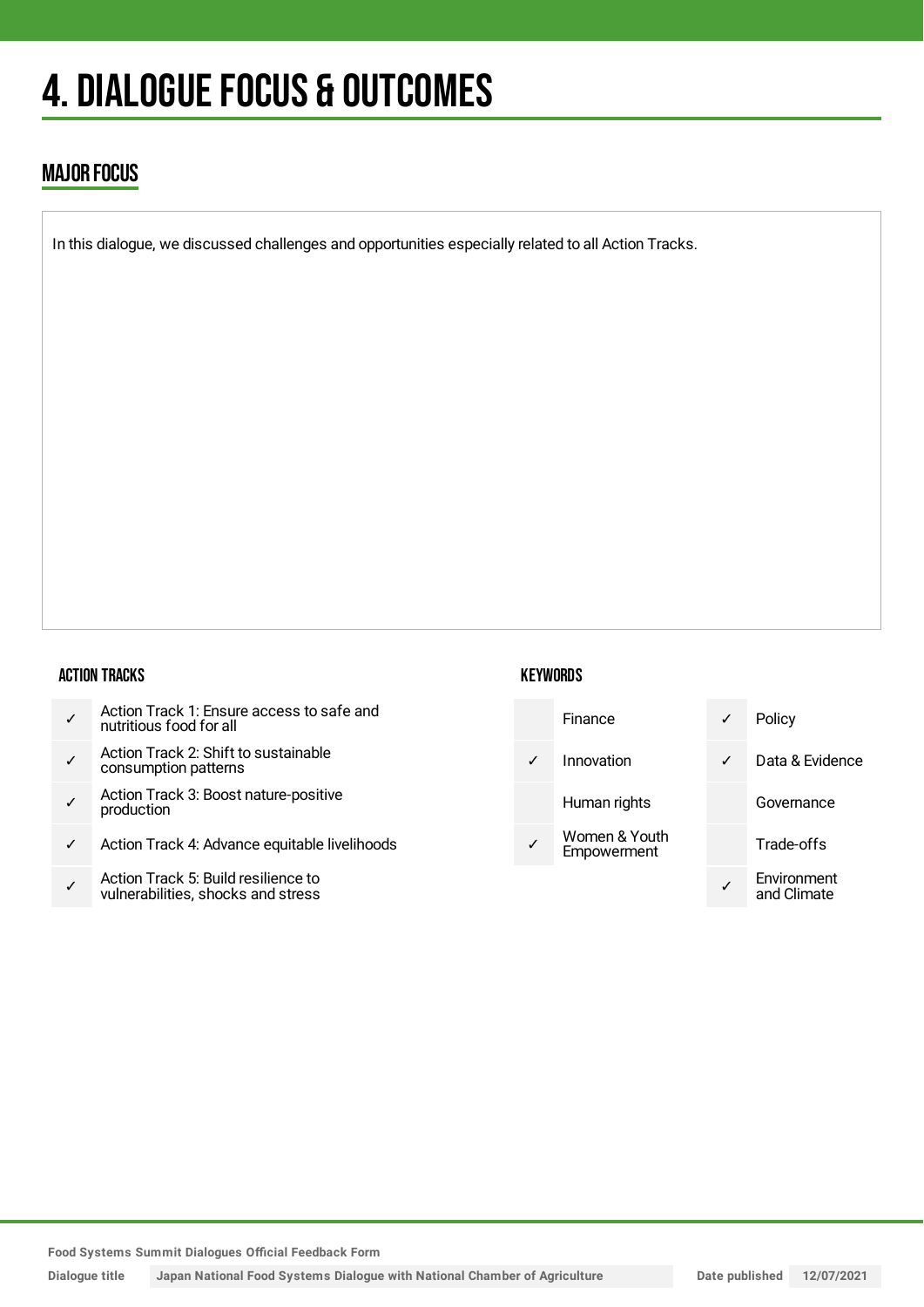## MAIN FINDINGS

The dialogue with NCA was held to exchange opinions related to SDGs and sustainable food systems. Please see the attached file for details of discussions.

#### ACTION TRACKS

| Action Track 1: Ensure access to safe and<br>nutritious food for all |  |
|----------------------------------------------------------------------|--|
|----------------------------------------------------------------------|--|

- ✓ Action Track 2: Shift to sustainable consumption patterns
- ✓ Action Track 3: Boost nature-positive production
- ✓ Action Track 4: Advance equitable livelihoods
- ✓ Action Track 5: Build resilience to vulnerabilities, shocks and stress

### **KEYWORDS**

| <b>Finance</b>                      |   | Policy                     |
|-------------------------------------|---|----------------------------|
| Innovation                          | ✓ | Data & Evidence            |
| Human rights                        |   | Governance                 |
| Women & Youth<br><b>Empowerment</b> |   | Trade-offs                 |
|                                     |   | Environment<br>and Climate |

**Food Systems Summit Dialogues Official Feedback Form**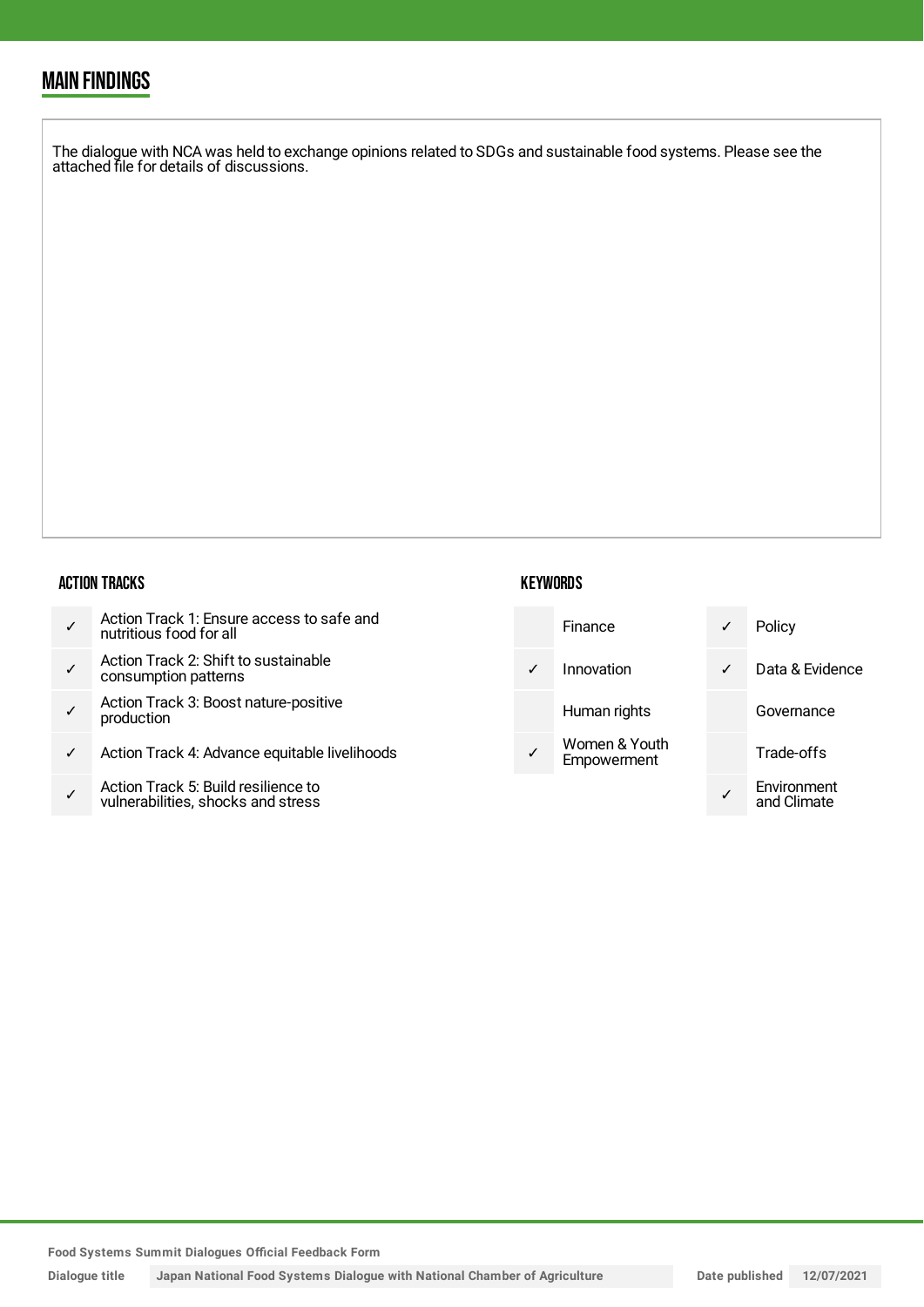## OUTCOMESFOR EACH DISCUSSION TOPIC

#### ACTION TRACKS

Action Track 1: Ensure access to safe and nutritious food for all

Action Track 2: Shift to sustainable consumption patterns

Action Track 3: Boost nature-positi production

Action Track 4: Advance equitable

Action Track 5: Build resilience to vulnerabilities, shocks and stress



| ate and     | Finance                      | Policy                     |
|-------------|------------------------------|----------------------------|
|             | Innovation                   | Data & Evidence            |
| ive         | Human rights                 | Governance                 |
| livelihoods | Women & Youth<br>Empowerment | Trade-offs                 |
|             |                              | Environment<br>and Climate |
|             |                              |                            |

**Food Systems Summit Dialogues Official Feedback Form**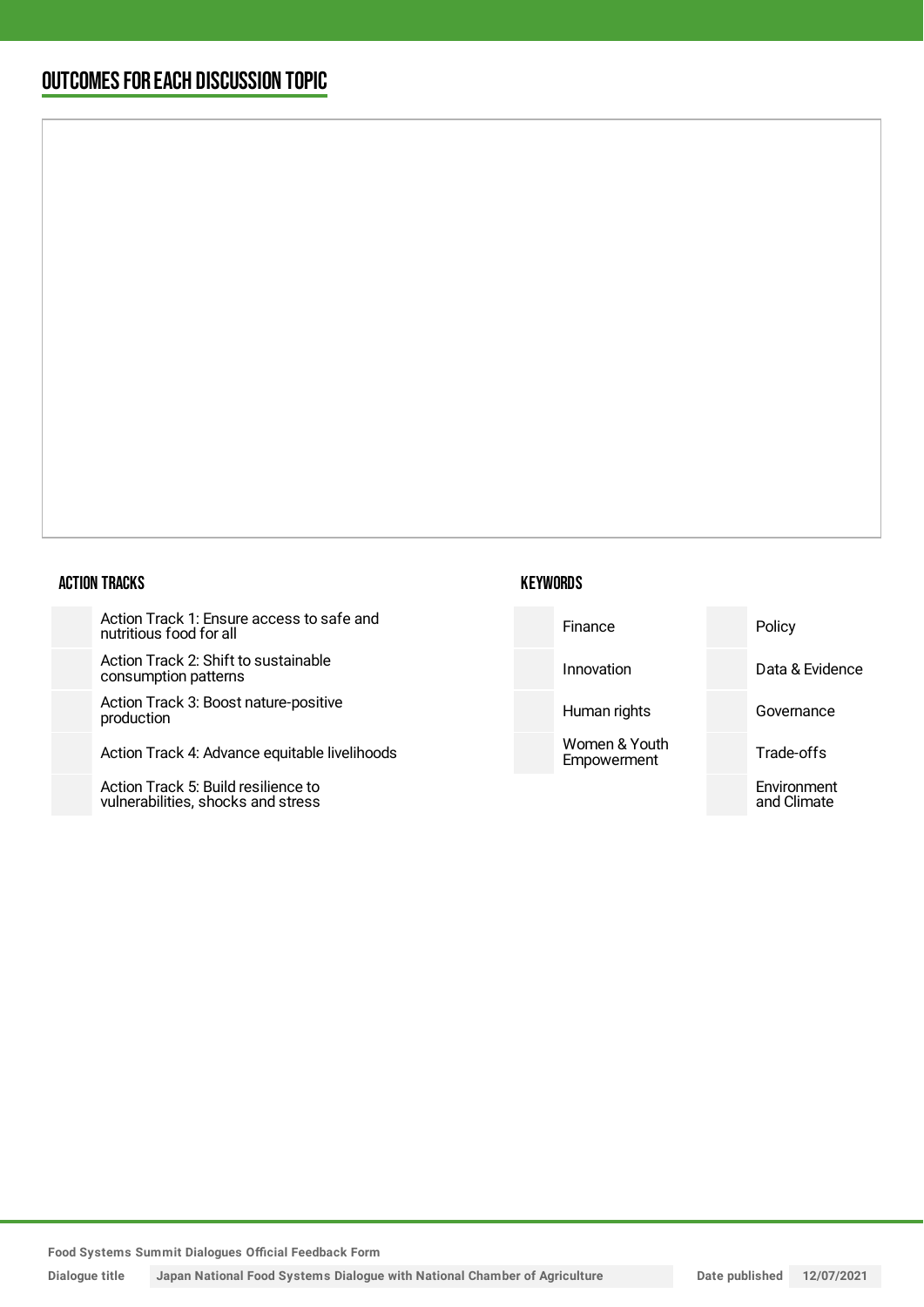## AREAS OF DIVERGENCE

#### ACTION TRACKS

Action Track 1: Ensure access to safe and nutritious food for all

Action Track 2: Shift to sustainabl consumption patterns

Action Track 3: Boost nature-posit production

Action Track 4: Advance equitable

Action Track 5: Build resilience to vulnerabilities, shocks and stress



| safe and    | Finance                      | Policy                     |
|-------------|------------------------------|----------------------------|
| le          | Innovation                   | Data & Evidence            |
| tive        | Human rights                 | Governance                 |
| livelihoods | Women & Youth<br>Empowerment | Trade-offs                 |
|             |                              | Environment<br>and Climate |
|             |                              |                            |

**Food Systems Summit Dialogues Official Feedback Form**